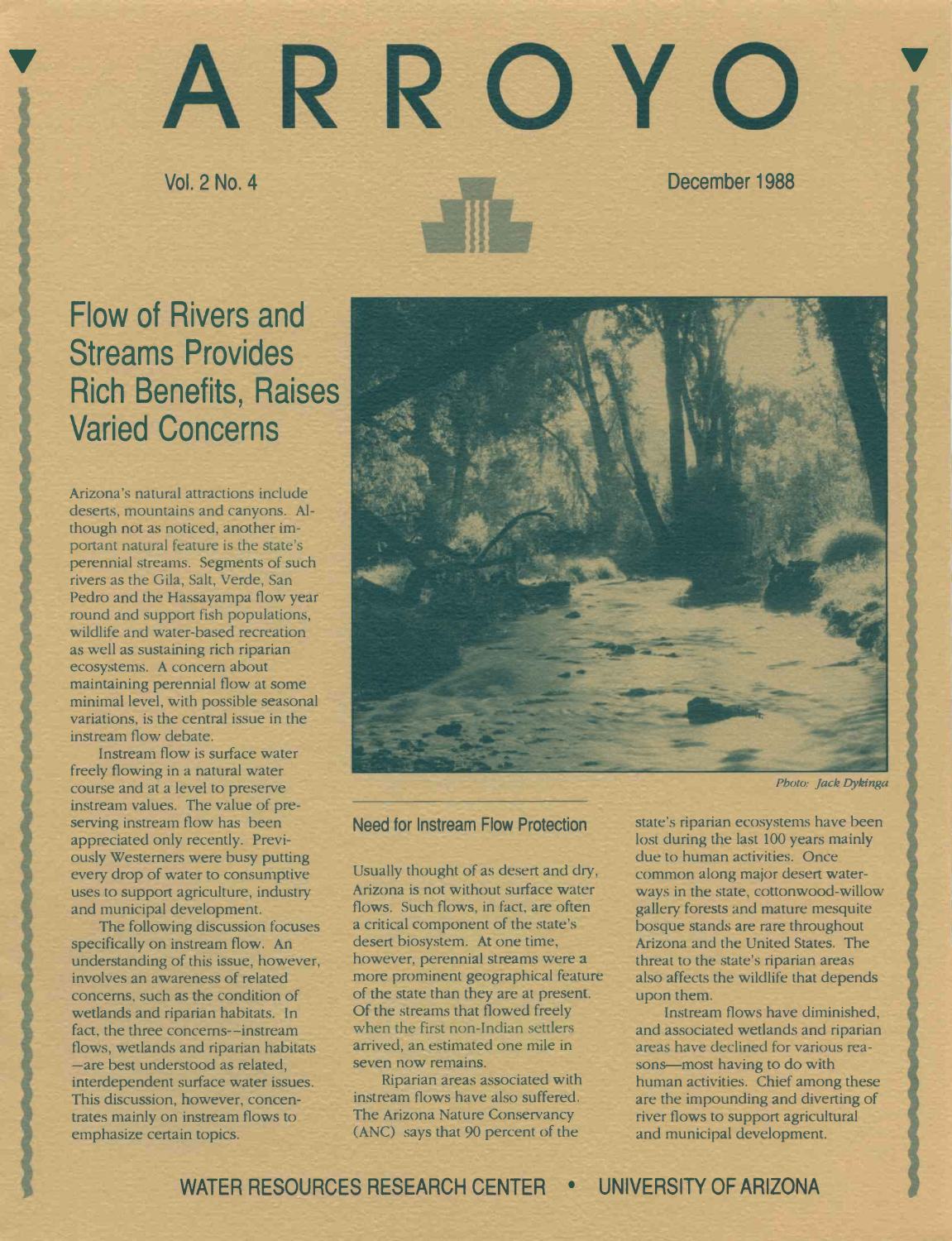Groundwater pumping has also claimed a toll. Pumping water from underlying aquifers has affected the flow of hydrologically connected surface streams, sometimes completely cutting them off. Climatic changes and overgrazing have also been identified as causing instream flow reduction. As a result many feel concern about the future of instream flow in Arizona

#### The Value of Instream Flows

Many advocate protecting instream flows because of a concern about the consequences that would result from a further reduction of flows. For example, they point out that of Arizona's 35 species of native fish, one is extinct, five are no longer found in the state, and 21 are either listed as endangered or are being considered for such a classification. Instream flow protection would preserve Arizona's fish, as well as its wildlife and riparian habitats.

The above argument generally reflects a defensive position. It warns of the consequences of a continued disregard of instream flow protection. Recently, however, a more assertive strategy has been developed that attempts to define instream flow as an asset with a particular value to the state's economy.

Professor Bonnie G. Colby of the University of Arizona's Department of Agricultural Economics has researched the economic benefits of instream flow. She found that such economic benefits-especially those that derive from recreational activities-often have a value comparable or greater than the financial advantages provided by some consumptive, offstream uses. For example, Colby emphasizes that free-flowing streams make significant economic contributions to various local communities, especially in important recreation and wildlife areas. She encourages water managers to consider the various economic benefits of instream flow, along with the more direct and easily documented benefits that come from uses related to offstream diversions, such as irrigation, mining and urban development.

The Arizona Nature Conservancy used this type of analysis when the city of Wickenburg objected to its instream flow application downstream on the Hassayampa River. The ANC described to Wickenburg officials the benefits its preserves provide to nearby towns and cities. For example, its Ramsey Canyon preserve brings about 30,000 people a year to Sierra Vista, and its Sonoita Creek sanctuary attracts about 20,000 people annually to Patagonia. Wickenburg subsequently dropped its objection to the ANC instream right application and now actively supports it.

Finally, many say that aesthetic considerations are not to be neglected or underestimated. Although difficult to quantify and measure, the satisfaction derived from viewing the splendor and beauty of free-flowing water in a natural setting is said to be worth perserving.

Not everyone, however, is in favor of legally protecting instream flows. In fact, the issue has provoked some controversy. Some feel that sufficient stream flows remain in Arizona, with many unthreatened by upstream diversions. But the majority of those who are wary of an instream flow protection program seem concerned that such new arrangements may interfere with existing water rights. Consternation often results because most people think of consumptive uses when water is being reserved, even for instream uses.

Instream uses differ, however, in a very important way from other types of water rights recognized by the state. Most offstream uses are consumptive with water taken from a stream and used, but instream uses are nonconsumptive. This means that water remains in the stream.



San Ildefonso pottery design of clouds with raindrops over plants.

Since water supply is not affected by instream applications, downstream users benefit when an instream flow is protected upstream. In fact, nstream protection and downstream use almost complement each other. The instream flow is protected to assure flowing water through a segment of riverbed, and this protection helps to assure that water will be available for a downstream use.

Objections do arise, however, even from those who are downstream from the proposed site of a protected instrearn flow. Sometimes the objections are the result of not understanding the effects of an instream use. For example, the ANC encountered several objections from downstream users when it applied for an instream flow right on Ramsey Creek. Most of the objections were withdrawn, however, when the benefits of the instream right were understood.

Others object to instream flow protection because they feel it may inhibit the ability of downstream water-right holders to market and transfer their water rights. This concern is discussed in a later section of the newsletter that addresses water marketing and transfers.

Finally, it should be noted that instream flow rights, if granted under appropriation strategies, are subject to the prior appropriation dóctrine, as are all Arizona surface water rights. This means that water rights established earlier in time must be satisfied before the claims of later rights. A relatively recent concept, instream rights would have a later priority date and, therefore, would not threaten a holder of a prior established water right.

#### Instream Flow Rights in Arizona

Enacted in 1919, the Arizona surface water code determines how surface water rights are to be established in the state. According to the code, which is based on the doctrine of prior appropriation, a water user must divert water and put it to a beneficial use on land owned by the applicant to qualify for a water right.

The requirements addressed conditions that prevailed at the time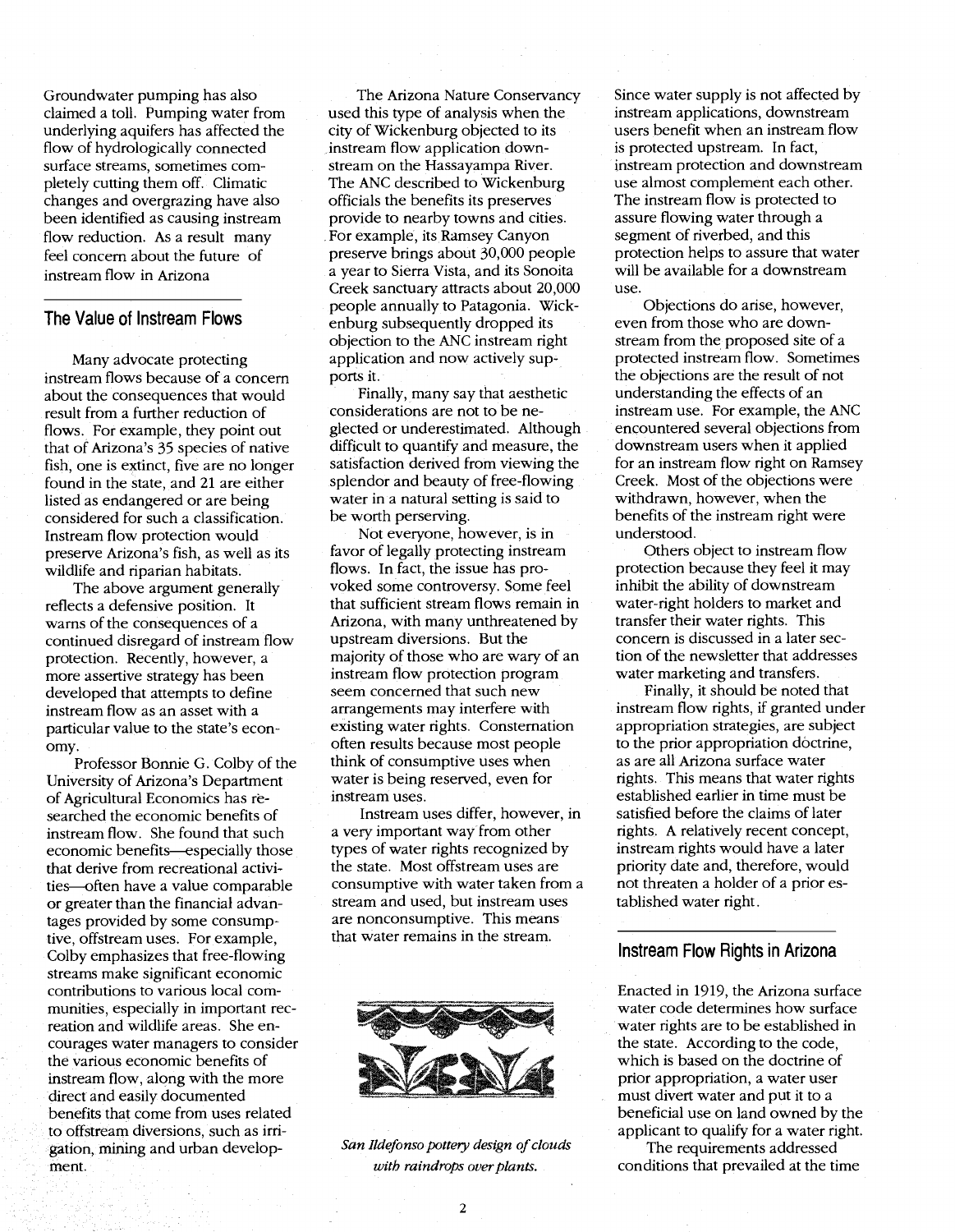the statute was passed. Diversion was necessary to officially establish ownership of a water right, and beneficial use referred to "domestic, municipal, irrigation, stock watering, water power, and mining uses." No reference to instream rights was included as part of the surface water code.

Regulatory agencies interpreted the statute as they developed certain rules and regulations for the granting of surface water rights, and thereby helped to define the law's application. Meanwhile, further legislative action expanded the list of activities to be considered as beneficial uses. A 1941 legislative amendment to the water code added "wildlife, including fish" as a beneficial use, and in 1967 "recreation" was also recognized by the Legislature as a beneficial use.

The expanded definition of beneficial use advanced the recognition of instream rights, and made their establishment more feasible. The further requirement that water be diverted to establish that right, however, discouraged an effective instream rights program in the state. If, as the statute states, flow must be diverted from a stream to establish a water right, that diversion, by taking place, results in water becoming offstream and, therefore, no longer instream flow. It was a dilemma, if not a Catch-22 situation.

# New Journal Calls for Instream Flow Papers

Rivers: Studies in the Science, Environmental Policy and Lau of Jnstream Flou is a new quarterly journal scheduled to begin publication in late 1989. The journal offers a multidisciplinary forum for research and professional literature addressing the issues of instream flow. To submit manuscripts or request information, contact Susan E. Lamb, Editor, Rivers, 3024 Phoenix Drive, Fort Collins, CO 80525. (303) 226-6225.

The dilemma was discussed, to some extent, by a court case. The Arizona Court of Appeals looked at instream rights and diversion when deciding McClellan v. Jantzen in 1976. Although the case did not directly address the diversion issue, the decision involved statements supporting the *in situ* use of surface water or, in other words, instream use without diversion.

The Arizona Department of Water Resources (ADWR) noted these developments-the expanded definition of beneficial use and the McClellan decision-when acting on an instream rights application from the ANC.

# Arizona Department of Water **Resources**

In 1979 ANC applied for instream rights for two creeks on its preserves in southeastern Arizona. Its request was based on instream uses to support recreation and wildlife, without reference to a reservoir or a diversion of water. The application challenged ADWR to interpret the propriety of instream rights in Arizona.

ADWR decided to approve ANC's application. The agency recognized that the definition of beneficial use had evolved since the original statute to include recreation and wildlife. The primary issue confronting ADWR was whether diversion was necessary to reserve an instream right. ADWR, however, interpreted the McClellan decision as approving the in situ use of water. In allowing the application, ADWR decided that Arizona law, in fact, allows instream water to be appropriated for wildlife and recreational purposes without diversion.

These were the first two instream rights granted by Arizona. Of further significance is the fact that ADWR granted these rights to a private, nongovernment organization, ANC. Unlike Arizona, most states only grant instream rights to government agencies. In Arizona, however, private persons and organizations who seek instream rights can compete on equal terms with municipal, industrial and agricultural interests that seek water

rights for consumptive purposes. As a result, ANC was able to successfully apply for instream flow rights.

Some object to granting instream rights to private nongovernment entities. Instream rights are mainly established, they explain, to provide special benefits to the public for fish, wildlife and recreational purposes. They feel that government agencies are best able to assure that the public has access to the protected flows for these special beneficial uses. As a result, they believe that government agencies are the most appropriate entities to be granted instream flow rights.

Others believe that this attempt to exclude private, nongovernment organizations from applying for instream rights is a relic from an earlier era. At that time the debate over the stewardship of wildlife concerned the roles of federal and state government. No one then envisioned the establishment of a nonprofit group such as The Nature Conservancy that is dedicated to the welfare of wildlife. They, therefore, assert that the question of whether nongovernment organizations he allowed to apply for instream rights is moot.

Although applauding the granting of instream rights to ANC, some maintain that certain definitions now need to he carefully worked out. They believe it is essential that rules be established to distinguish hetween those organizations, such as ANC, whose commitment to environmental values is firmly demonstrated, and other private organizations or individuals whose instream flow rights, if granted, would not be as beneficial to the public.

Also of concern is the requirement that only organizations or individuals owning land through which water flows can apply for instream rights on that river or stream. This could significantly affect the operations of the Arizona Game and Fish Department. It is expected that this agency, which has the statutory authority to protect fish and wildlife, would actively seek instream rights. Having limited land holdings, however, the department would want to protect instream flow in areas it does not own. It would not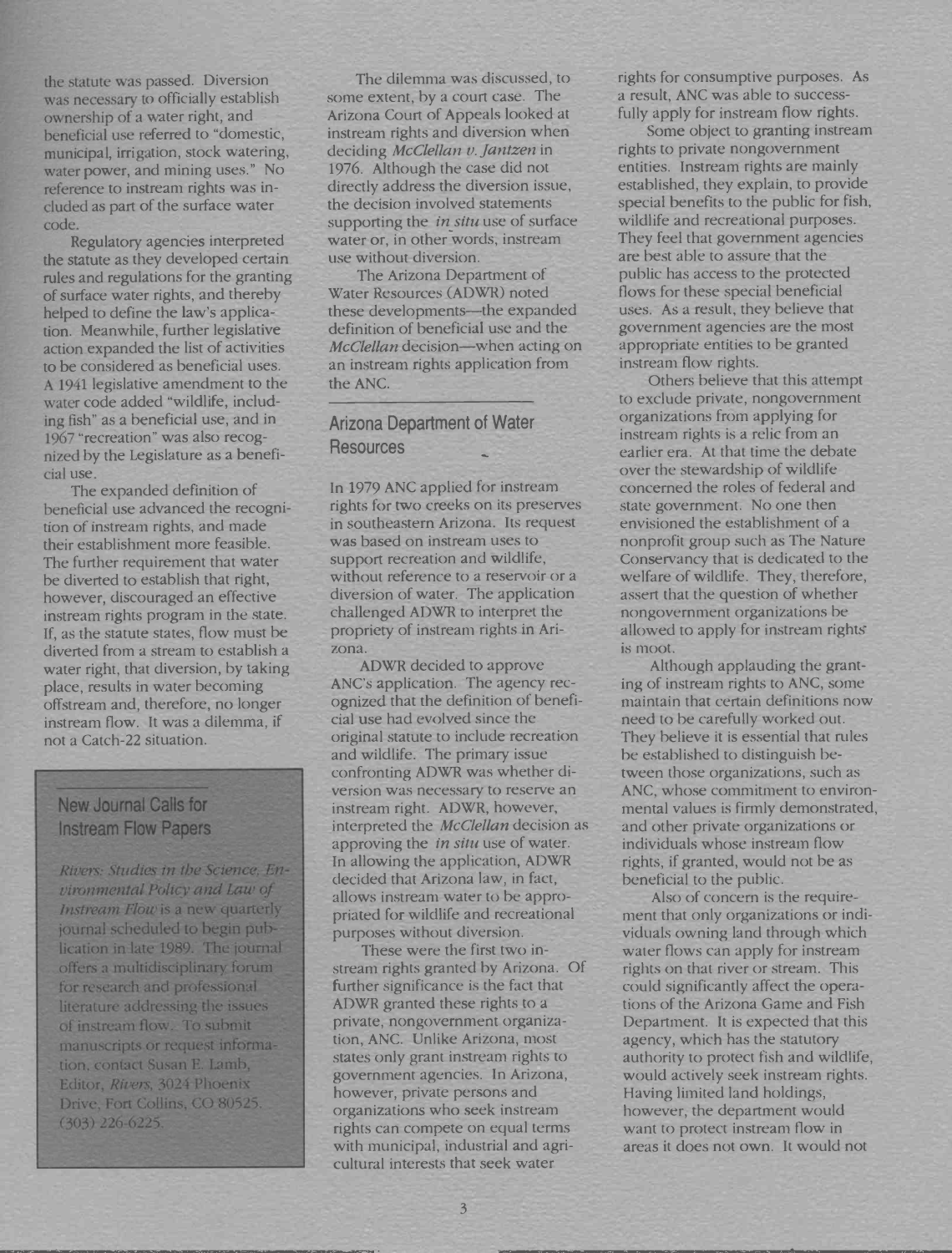be able to do this if land ownership was required.

This ruling, however, also affects the Wildlife Federation, the Audubon Society, the Sierra Club and other such organizations that might also want to establish instream rights on property they do not own. Questions arise: Should the Arizona Game and Fish Department be exempted from the ruling? Should any nongovernment organization also be granted an exemption from the ruling? Obviously these are questions that provoke much controversy.

## ADWR Task Force

ANC's successful application encouraged other government and private organizations also to apply for instream flow rights to protect fish or wildlife and/or to provide recreational opportunities. ADWR, however, lacked established criteria to evaluate applications. Various policy, legal and technical considerations needed to be resolved.

As a result, ADWR organized a task force in December 1986 to help establish instream flow rules and to develop regulatory guidelines for processing applications for instream rights. Plans called for the task force to be made up of representatives from federal and state governments, universities and the private sector.

The task force consists of two technical subcommittees to provide ADWR with information to determine if requested flow rates on instream right applications are just and reasonable. The hydrologic subcommittee is to research methods to interpret historic flows in the absence of gauge records, and the biological subcommittee is to investigate methods to evaluate flow requirement quantities to maintain wildlife habitats. The biological subcommittee submitted a report to ADWR, and the hydrologic subcommittee's report is in progress.

The work of the task force stalled when ADWR became involved with other regulatory tasks and responsibilities. The agency's chief priority is the implementation of the 1980 Groundwater Management Act. As a result, action has been delayed on the instream flow

issue. Recent progress, however, has been reported.

As of January 1989, ADWR had received 45 instream flow applications. The agency, however, has identified some important issues that need to be resolved prior to addressing many of the applications. These issues include the sever and transfer of an instream right; conversion of a consumptive use surface water right to an instream right and vice versa; reevaluation of the property ownership requirement for an instream right; and selection of acceptable measurement technique(s) for monitoring an instream right.

ADWR is currently processing an instream flow application for Arivaipa Creek submitted by the Bureau of Land Management, and the application is close to attaining permit status. ADWR is also working toward developing an application form specifically addressing instream right requests.

## Quantification of Instream Flow

ADWR determined that, as instream flow rights are established, the amount of water to be appropriated must be quantified and justified. Although instream flow uses are nonconsumptive—i.e., they do not involve pumping water from a streambed for an offstream use-it was deemed essential to quantify an instream right to assure that the amount of water requested was appropriate or justified for the intended use. This is the principal concern of the ADWR task force and its two subcommittees.

Various methods have been devised to determine the amount of flow needed to support various biological communities. This information is later used by states to help determine instream rights. Each state, however, confronts a different situation in regard to fish, wildlife



Cloud cluster and rain lines in San Ildefonso pottery design.

and recreational resources, as well as legal and administrative constraints. ADWR task force members reviewed the work done in other states to help identify the methodology most appropriate for Arizona.

Categorizing the instream flow methodologies most prevalently used in other states into four groupings, the biological subcommittee evaluated each to determine its strengths and weaknesses, and its adaptability and applicability to Arizona conditions.

The subcommittee recommended that ADWR adopt a threelevel prioritization process. Depending upon the particular situation, this process would assign a suitable instream methodology "based upon aquatic-related resource values and institutional considerations." This would allow flexibility, with the more comprehensive and thorough methods applied to the higherpriority instream flow requests.

Some have expressed concern that the subcommittee, by reviewing instream flow methodologies currently and successfully used elsewhere, focused mainly on techniques for fisheries protection. These methods are fairly well developed. Not as well developed, however, are methods to measure instream flow needs for other types of wildlife, as well as for plant maintenance and regeneration, recreation and aesthetics.

To measure such uses of instream flow is a complex task involving, at times, subjective judgements. For example, how much flow is needed to create the aesthetically-pleasing sound of running water? Some, therefore, are concerned that, despite the work of the subcommittee, information will not be adequate to evaluate instream flow for varied and beneficial uses.

Others are concerned that instream flow applicants may be required to quantify and justify their requests more strenuously than those who apply for water for other, more traditional beneficial uses. They claim that requests for water for agricultural and industrial uses have at least historically been granted readily, without a vigorous assessment to determine if the requested quantity is appropriate to the use.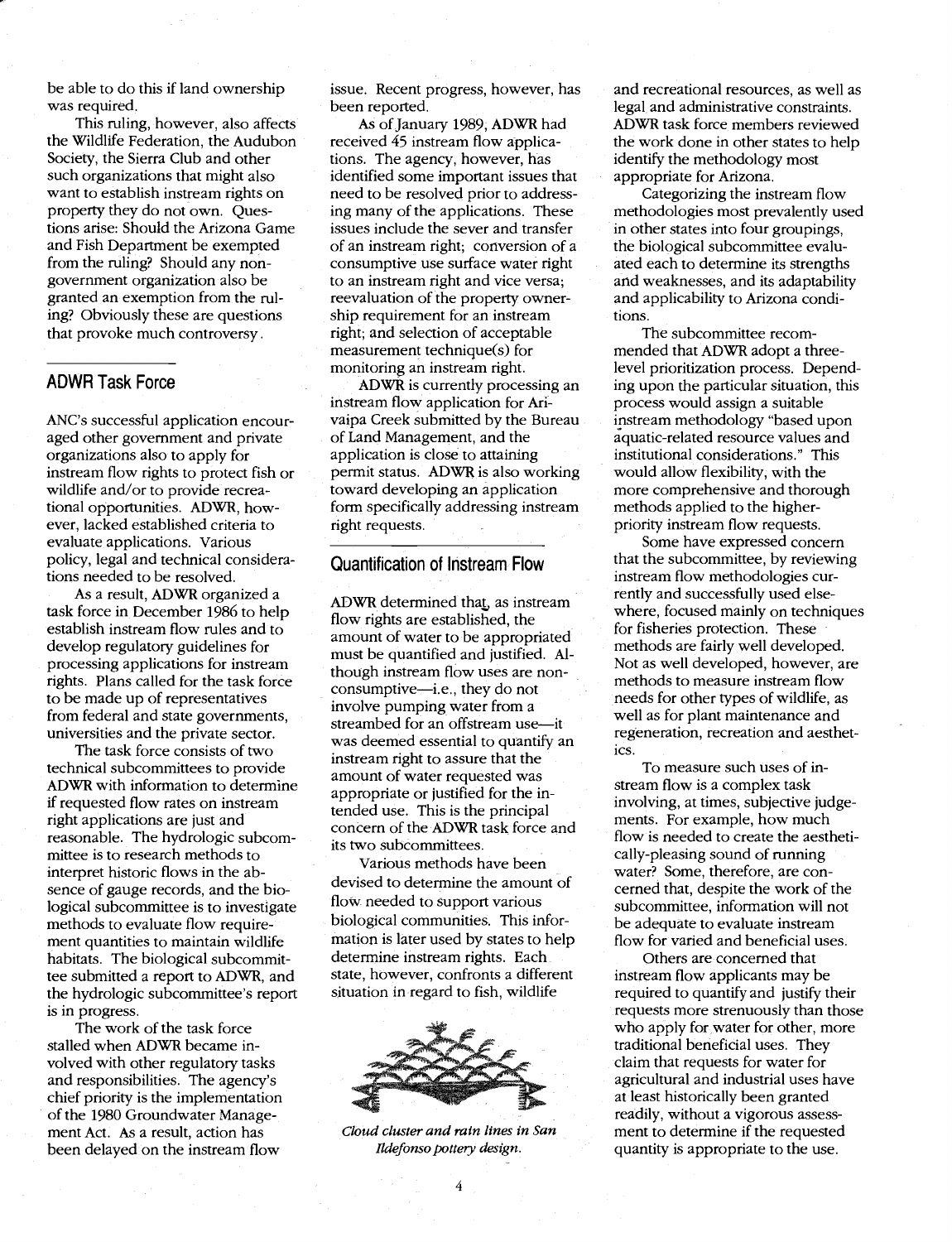Why, they ask, should instream flow requests be subject to a stricter criteria?

Need for Authorizing Legislation: Pros and Cons

Some expect that the process implemented by ADWR' will basically settle the instream flow issue in Arizona. They believe that the agency correctly interpreted Arizona law as allowing instream flow rights and acted properly when granting such rights to ANC. Others, however, believe that further legislative action will be needed before instream rights can be effectively established in Arizona. Central to the debate is whether the diversion requirement is, in fact, legally settled, despite ADWR's actions.

Some maintain that it is indeed settled. They claim that Arizona statute never intended diversion as an absolute imperative to grant surface water rights. When the Legislature amended the surface water code in 1941 and 1962, it obviously did so without expecting that diversion was essential to establishing an instream right. The amendments approved appropriations for fish, wildlife and recreation, and these approved beneficial uses would be nonsensical if diversion was expected.

Further, they say that the McClellan v. Jantzen decision approved the concept of an in situ appropriation. In other words, the court ruled that the appropriation of water without diversion was legal. And in reference to this decision, ADWR granted instream rights to the ANC. Further legislative action is seen, therefore, as unnecessary, and, in fact, potentially counterproductive.

Some are concerned that if instream flow were to be addressed by the Legislature, the gains already achieved might be jeopardized. They fear that resulting legislation would not be as supportive of instream flows as the arrangement that now prevails. As expressed by a proponent of this view, "If it ain't broke, don't fix it."

Others are concerned that authorizing legislation is, in fact, needed, if Arizona is to have a

successful instream flow program. They say that the Arizona Legislature has not specifically defined what constitutes an instream flow right. They point out that of the 19 prior appropriation states that required diversion to establish a water right, only three-Arizona, New Mexico and Nevada-have not passed legislation to protect instream flow.

(Recently the Nevada Supreme Court ruled legislation is not needed in that state to authorize instream rights, and that diversion is not necessary to establish such rights.)

They further feel that the McClellan v. Jantzen case did not resolve the diversion question. The language in the case that supported instream flow, they say, was dicta and

# Additional Information

Various documents are available that provide information about instream flow in Arizona:

#### Arizona Rivers, Streams, and Wetlands Study

This study, also called the SCORP Report, resulted from a 1987 Arizona State Parks Board initiative to update the Arizona State Comprehensive Outdoor Recreation Plan. The study does not specifically address instream flow but, instead, evaluates the recreational and environmental value of the state's streams and wetlands. For information about the report contact: Tanna Thornburg, Arizona State Parks, 800 W. Washington, Suite 415, Phoenix, AL 85007. (602) 542-1996.

#### Instream Flow: Rights and Priorities

This volume contains the proceedings of the Arizona Section of the American Water Resources Association symposium conducted in Tucson on Oct. 30, 1987. Copies are available from the Arizona Section, American Water Resources Association, 845 N. Park Ave., Tucson, AZ 85719, c/o Ms. Dale Wright. (602) 621-1955. \$12.

#### The Economic Value of Instream Flows-Can Instream Values Compete in the Market for Water Rights? by Bonnie Colby

This paper summarizes recent studies on instream flow values in the West; discusses the relationship between water marketing and instream flow protection; and suggests policies to enhance the economic contributions of free-flowing waters. Copies are available from: Department of Agricultural Economics, Economics Building, College of Agriculture, University of Arizona. Tucson, AZ 85721. (602) 621-6241.

#### Riparian Resource Report

This report is the result of a 15-month project of the Commission on the Arizona Environment to assess many of the issues and controversies that affect the management and future of riparian habitats in the state. Major riparian issues are identified, including the need to consider the relationship between instream flows and the condition of riparian habitats. Recommendations to the Arizona Legislature are also included. Copies are available from the Commission on the Arizona Environment, 1645 W. Jefferson, Suite 416, Phoenix, AZ 85007. (602) 255-2102. \$10, plus \$2 for handling.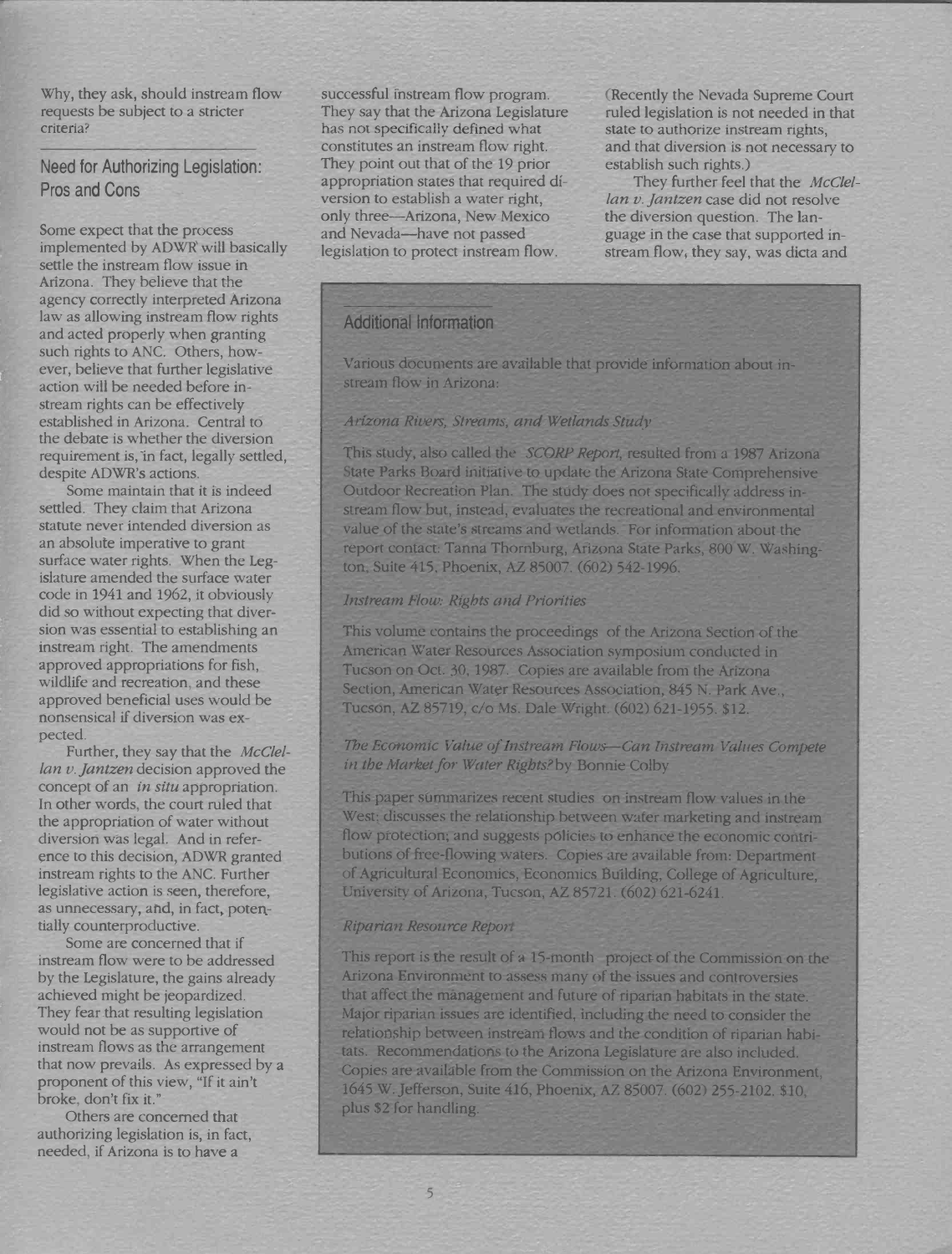was not central to resolving the question raised by the case. These statements, therefore, have no precedential value and may not hold up in subsequent cases. As a result, it is felt that the instream flows issue needs stronger legal backing than what is provided by the questionable and limited support of *McClellan*  $v$ . Jantzen.

Also, some state that the official acceptance of instream rights is limited, and whatever gains have been achieved are certainly not significant enough to justify concern that legislation might disrupt them. Even the granting of instream permits to ANC, which is seen by some as a significant accomplishment, is viewed by others less enthusiastically. They say that it was a noncontroversial application and that more complex instream flow situations will be more challenging and thus more difficult to resolve without guiding legislation.

Persons on both sides of the question, however, generally agree that no organized constituency exists to advocate instream flow legislation.

#### Instream Flow Protection Strategies

Arizona's present course of action would indicate that the state is committed to preserving its instream flows by permitting appropriations for instream rights. As discussed, this strategy involves declaring instream uses as beneficial and recognizing a justification for not requiring a diversion. Other strategies exist, however, to protect instream flows.

Some states, usually through legislative action, require their water regulatory agencies to deny new appropriations of surface water that are not in the public interest. This becomes relevant to instream flows when their preservation is seen to be in the public interest, as is the trend in many states.

Some believe that this could be a suitable strategy for Arizona since state statute enjoins ADWR to refuse an application found to be "against the interest and welfare of the public." Others believe, however, that this language needs further clarification, possibly through legislative action, before it could be

usefully applied to instream flow situations.

Some indicate that the "public trust doctrine" might provide protection to instream flows. Applied earlier in U.S. history to protect public interest in navigation, commerce and fisheries, the public trust doctrine has been recently interpreted by courts in some states to protect fish, wildlife, and recreation. This recent interpretation of the doctrine requires a state agency to consider the gain and advantages to the public over private interests when regulating the allocation and use of natural resources. For example, the recreational or wildlife advantages of instream flow could be determined to be of greater benefit to the public than diverting water for a municipal use.

A development of common law, the public trust doctrine antedates the prior appropriation system. As a result, some view this doctrine as a method to alleviate some adverse consequences of prior appropriation, such as its disruption of instream flows. The public trust doctrine, although enforced in some states, is unrecognized in Arizona case law and, as a result, its potential application in the state is uncertain.

A state could also protect instréam flows by declaring certain water courses as removed and unavailable for some or all forms of appropriations. For example, the scenic or recreational value of a stream or river might be recognized and action taken to preserve it for future instream uses. As a result, the instream flow would be withdrawn or reserved from consumptive purposes.



Bird design with cloud cluster for San Ildefonso water jar.

# Federal Role

Generally, instream flow is a state concern, with limited protection provided by the federal govemment. Much of the federal protection of instream flows depends upon a recognition of reserved water rights. In effect, this means that, if the federal government reserved lands for purposes that require instream flow protection, U.S. law grants water rights in such flows to the federal agencies managing those lands.

Various federal agencies are concemed with public lands, and each agency's involvement with instream flow is different. For example, the Bureau of Land Management does not have reserved land. The agency, therefore, does not have reserved water rights and is totally dependent on state law for instream rights, unless Congress creates a unique reserve. The U.S. Forest Service, however, manages reserved land but the U.S. Supreme Court rejected its claim to implied reserved instream flows, on grounds that maintenance of aquatic and riparian ecosystems was not a primary purpose of the original reservation of land from the public domain.

National Parks and the U.S. Fish and Wildlife Service refuges do have reserved water rights and could claim federal protection for instream flows on their lands. In Arizona, however, most parks and monuments have access only to groundwater and springs. The obvious exception is Grand Canyon National Park and the Colorado River, The flow of the Colorado River through the Grand Canyon, however, has not been adjudicated. And, no wildlife refuges in the state are on streams. As a result of the above, very little federal activity is evident in the state to protect instream flows.

# Instream Flow Protection and Water Marketing

Water marketing, or the sale and leasing of water rights; has become a policy issue and may become a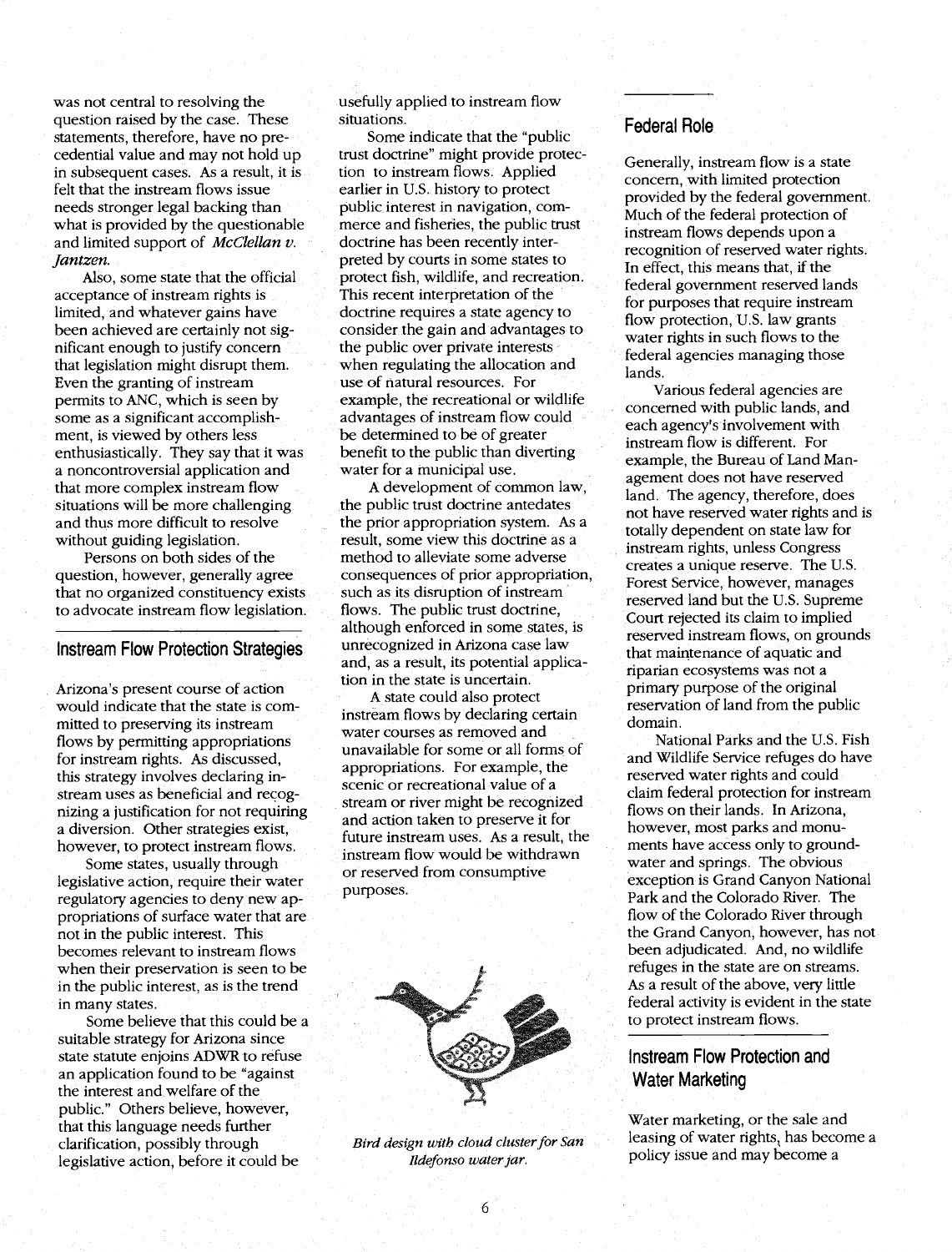major water management tool. As demand for water grows, supplies become increasingly scarce and competition for limited supplies occurs. Market transfers of water from lowvalued uses to higher-valued ones can be expected if legal institutions permit and encourage such transfers.

Some see this development as a threat to instream flows. They believe water marketing, in effect, encourages the diversion of instream flows to municipal and industrial uses. In the absence of policy, water managers might interpret the benefits derived from urban economic growth and development as outweighing the values that come from instream flows. As a result, instream flow diversion might be justified as good marketing or economic strategy, as water is being moved from a lower-to higher- valued use.

Further, certain water marketing transactions could have an adverse effect on instream flow. For example, flow would be significantly affected if a downstream right were transferred to an upstream user. In effect this would mean that water previously diverted for use downstream at point B would now be diverted upstream at point A. As a result, the water that previously flowed between points A and B would be diminished.

This concern would be addressed, however, if ADWR, which approves surface water transfers in the state, considered instream flow when evaluating transfer applications. Some believe this would assure due consideration of the value of maintaining instream flow. Others, however, indicate that such a strategy would unduly complicate the water transfer process and interfere with a profitable use of water.

If, however, an instream right was protected by an appropriated right, then clearly ADWR would be obliged to deny any transfers that adversely affected that flow. By law transfers cannot interfere with an established water right.

Water marketing might also provide a strategy to help protect instream flow. Previously established water rights might be purchased or transferred, as well as new

rights appropriated, to assure instream flow for recreational, fish and wildlife, and aesthetic purposes.

Water marketing is a mixed blessing to advocates of instream protection. As discussed, water marketing might serve as a justification to divert instream flows. At the same time, however, water marketing may provide a strategy to help protect these flows. Undoubtedly the situation will provoke legal conflicts between those seeking to transfer stream flows for consumptive purposes and those committted to preserving instream flow.

# Instream Flow and Possible Legislative Action

Instream flow is not a major topic of interest in the Legislature and is not expected to be the central focus of any legislative action this session. The issue lacks an organized and forceful constituency. Water marketing and transfer, however, is of major concern to many legislators, with some lawmakers supporting legislation to address the adverse effects of water transfer activities on rural areas of origin. Such legislation may affect instream flow.

The reduced flow of rivers and streams, which might result from water pumped or diverted for transfer, is one of the concerns of rural interests. As a result, any legislation passed to control the negative impacts of water transfers would, more than likely, include protection of flows in certain rivers and streams. Instream flow then is a shared concern of rural interests, who seek to protect community resources, and environmentalists or conservationists, who have a broad interest in various wildlife and environnmental issues at the state and national level.

Various legislative options regarding water transfers are being discussed, some with possible effects on instream flow. One proposal wöuld declare a moratorium on all transfers of water. Each water transfer application would then be reviewed individually to determine its potential impact to an area of origin, including its effects on instream flows.

Another proposal involves identifying which basins in the state would be off limits to water transfers and which would be open to transfer activities. Twenty-seven basins have been identified to be off limits because they are either too remote or too environmentally sensitive for water transfers. The remaining 13 basins would be open to transfers. Within these basins, however, conservation zones are being identified to include surface water, wetlands or riparian features that are essential to the support of endangered species or habitats. Instream flows would have to be maintained along these identified conservation zones.

Many stress the importance of considering both surface water and groundwater in proposals that discuss interbasin transfers of water since the two types of water are often hydrologically connected. For example, the flow within the conservation zones described by the above proposal could be depleted by excessive groundwater pumping. As a result, the proposal requires that those who apply to transfer groundwater demonstrate that their activities would not cause environmental damage, including depletion of instream flows.

#### **Conclusion**

The topic of instream flow raises various questions: Should instream flow be preserved and protected? What is the best method to protect instream flow? Which areas should be protected, and at what cost? What purposes justify the protection of instream flow? To what extent should instream flow be protected?

The answers to such questions will help define Arizona's policy toward instream flow. The questions, however, are complex, with debate sometimes occurring between those seeking to protect instream flow and others who want to use such flow as a consumptive water supply. Another debate further complicates the situation as opinions differ about the best method to respond to many instream flow concerns--whether through adminis